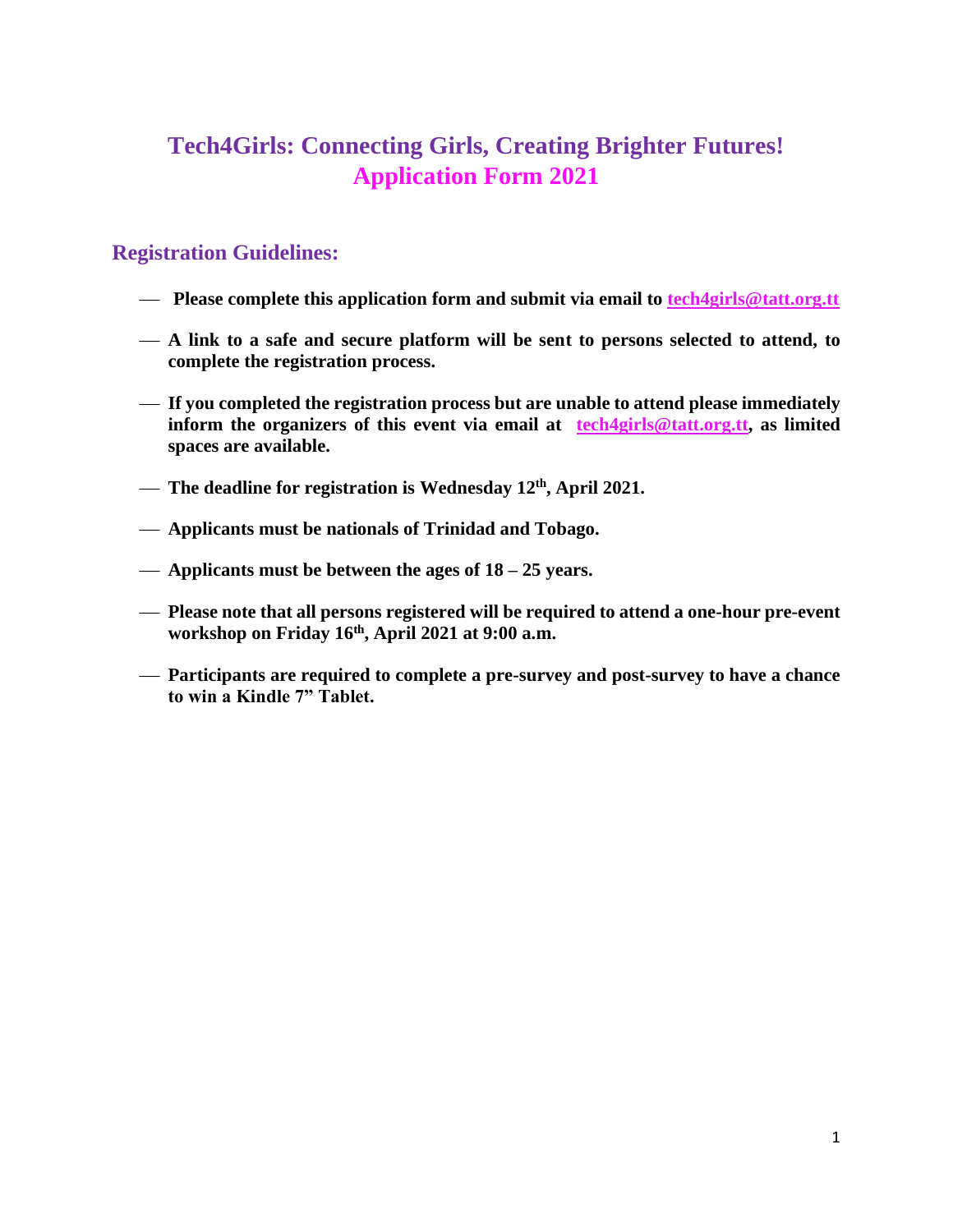## *Please fill the form below.*

| <b>Name</b> |                                                                                                                                                                                                                  |
|-------------|------------------------------------------------------------------------------------------------------------------------------------------------------------------------------------------------------------------|
|             |                                                                                                                                                                                                                  |
|             |                                                                                                                                                                                                                  |
|             |                                                                                                                                                                                                                  |
|             |                                                                                                                                                                                                                  |
|             | (Please note that TATT will use this email address for<br>all future correspondence regarding your registration).                                                                                                |
|             |                                                                                                                                                                                                                  |
| If Yes:     |                                                                                                                                                                                                                  |
|             | 1. What is the name of your company?                                                                                                                                                                             |
| 2.          | <b>What product or service you are offering?</b>                                                                                                                                                                 |
|             | This is a completely online learning event, therefore participants will need to have access to<br>the Internet and an ICT device such as a computer, laptop or tablet. Please answer the<br>following questions: |
|             | Do you have access to the Internet?: $\Box$ Yes<br>$\Box$ No                                                                                                                                                     |
|             | Do you have access to a laptop/computer?: $\Box$ Yes<br>$\Box$ No                                                                                                                                                |

*If your response is no to both questions and you have no other means of access to the Internet and/or laptop or a computer, you may be able to participate in the training at a Government ICT AccessTT Centre.*